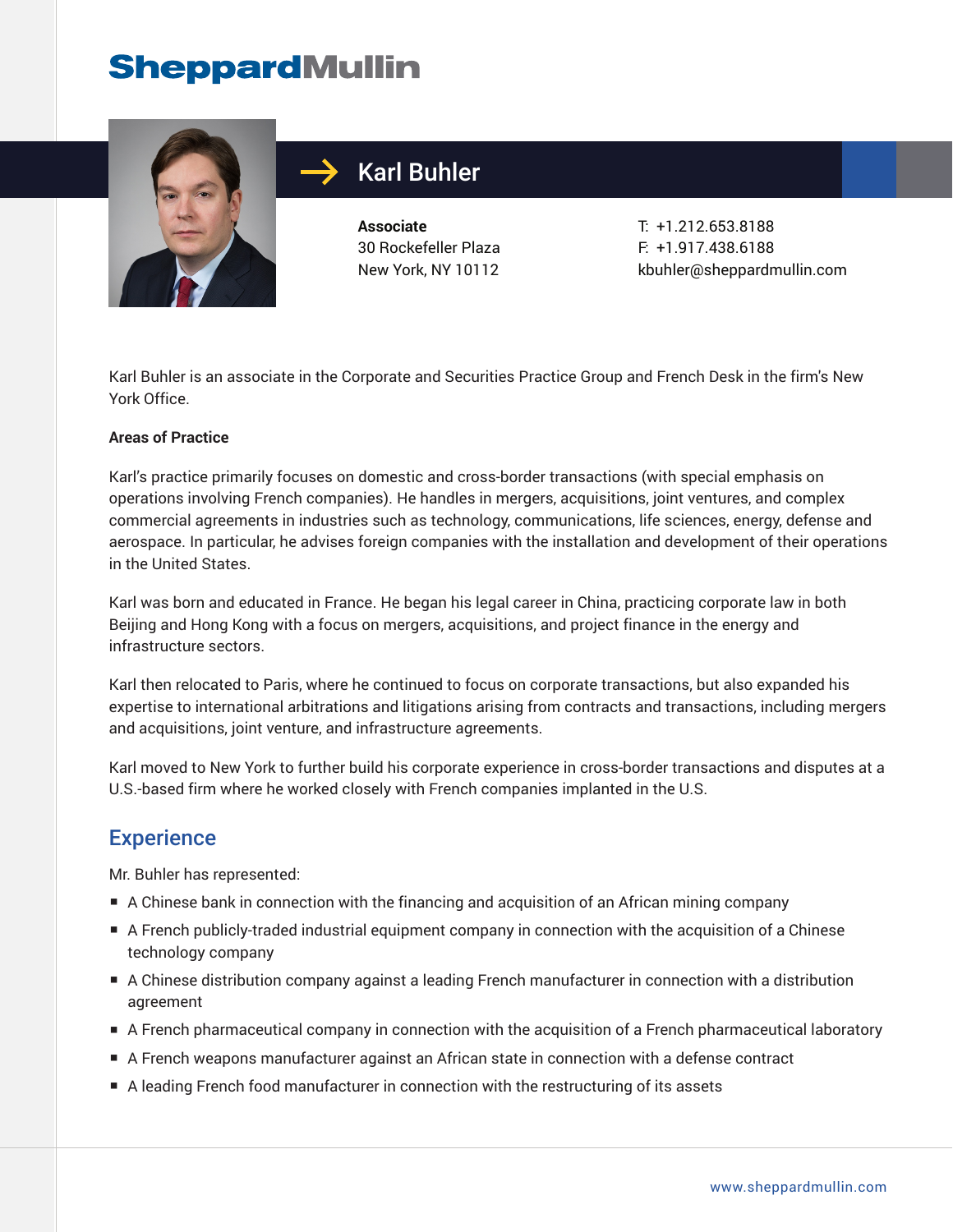# **SheppardMullin**

- A French publicly-traded telecommunications company against a U.S. technology company in connection with a license agreement
- A French software company in connection with the establishment of its U.S. operations
- A French technology company in connection with the establishment of its U.S. and South American operations
- A French publicly-traded energy company in connection with the acquisition of a U.S. energy company
- A French music streaming company in connection with the expansion of its operations to the U.S.

### Articles

■ Key Renewable M&A Transaction Issues *State Bar of Texas Section Report of the Oil, Gas & Energy Resources Law*, 09.03.2020

#### **Corporate and Securities Law Blog Posts**

- "The Impact of COVID-19 on M&A Transactions Part I: Due Diligence and Operational Issues," July 27, 2020
- "How the New Presidential Proclamation Regarding Non-Immigrant Visas Affects Your Company," June 24, 2020

#### **French Desk Law Blog**

- "NIE's Now Good for 1 Year, More on Navigating the Travel Ban Jungle: National Interest Exception Checklist for the U.S. COVID Travel Bans," July 20, 2021
- "Navigating the Travel Ban Jungle: National Interest Exception Checklist for the U.S. COVID Travel Bans," July 1, 2021
- "U.S. Embassy in Paris Substantially Limits the Eligibility of National Interest Exemptions for Foreign Travelers," March 3, 2021
- "The U.S. economic recovery plan: benefits, limits and risks for French companies in the United States," May 15, 2020
- "The U.S. Coronavirus Inbound Travel Ban Has Been Expanded to Flights from the U.K., Ireland, and Schengen countries, in Addition to the Previous Ban from China and Iran," March 16, 2020
- "Hiring Personnel in New York: Dos and Don'ts Part 2," November 5, 2018
- "Hiring Personnel in New York: Dos and Don'ts Part 1," September 27, 2018
- "Opening a U.S. Bank Account Can be Much More Onerous than you Think and Can Delay Your Cross-Border Transaction or Growth Plans in the U.S." June 27, 2018
- "Foreign Investors in the US are required to declare their investments to the Bureau of Economics and Analysis of the U.S. Department of Commerce," June 26, 2018

#### **Venture Law Blog Posts**

- "2020, 2021 and the EC/VC Industry Review of the Past Year and Predictions for the Current One," March 22, 2021
- "Investments in Emerging Growth Companies Post-COVID-19," June 17, 2020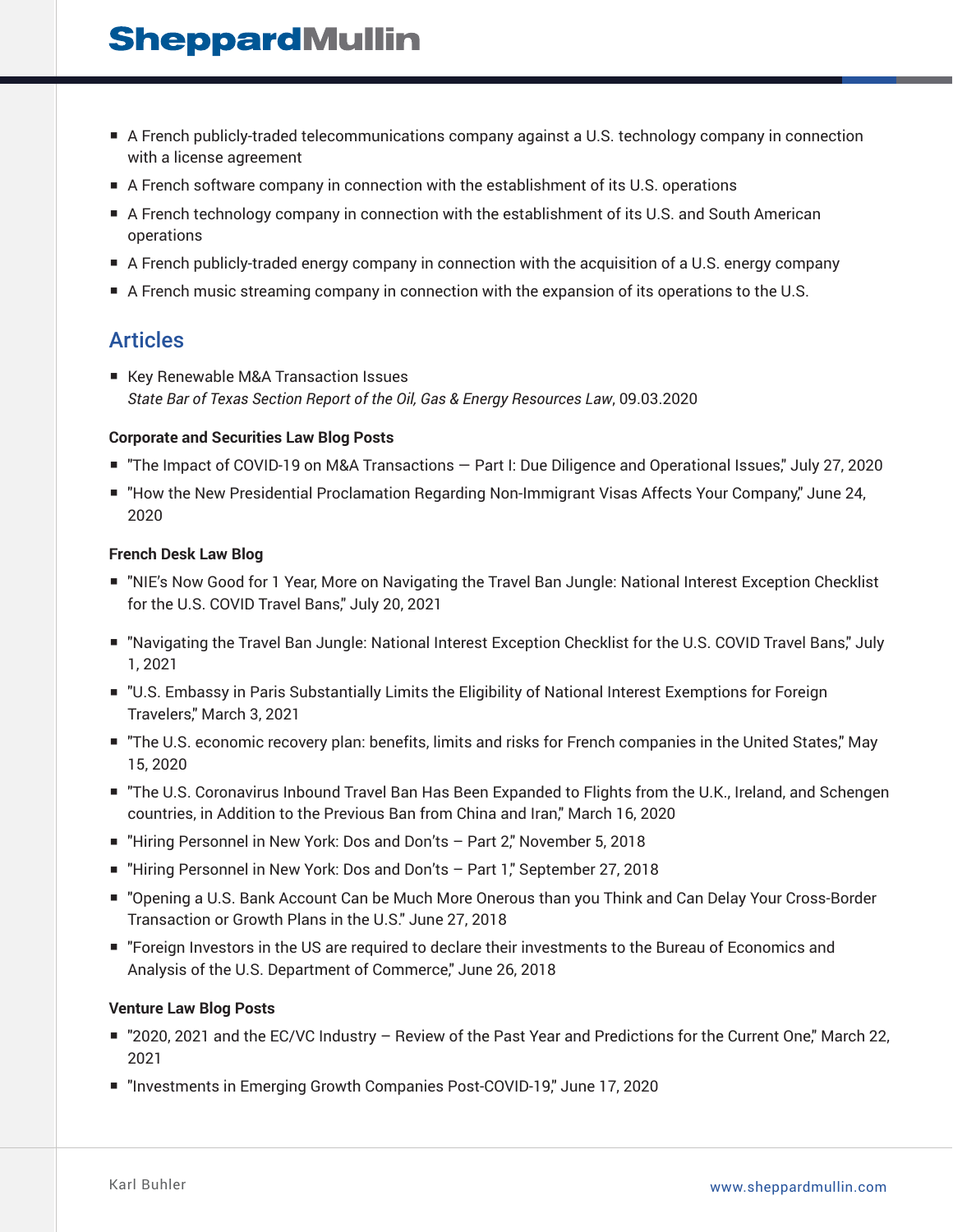■ "Issues Regarding SEC Proposal to Expand Private Offering Exemptions," March 24, 2020

#### Events

COVID-19 – The 30-Day Mark – How Companies Are Navigating the New Reality, Hear From Three Business Leaders Webinar, 04.14.2020

### Podcasts & Webinars

French Insider Podcast Episode 8: Tips for French Individuals Relocating to the US: Dos & Don'ts, Hiring, and Adjusting to Cultural Differences with Romain Poirot 11.01.2021

COVID-19 – The 30-Day Mark – How Companies Are Navigating the New Reality, Hear From Three Business Leaders 04.14.2020

#### **Practices**

Corporate Intellectual Property International Reach France

### **Industries**

Aerospace & Defense Energy, Infrastructure and Project Finance Government Business Group Telecom

#### **Education**

LL.M., Fordham University School of Law, 2017 LL.M., Montpellier Law School, 2013 J.D., Montpellier Law School, 2012

## Admissions

New York Paris (not yet admitted)